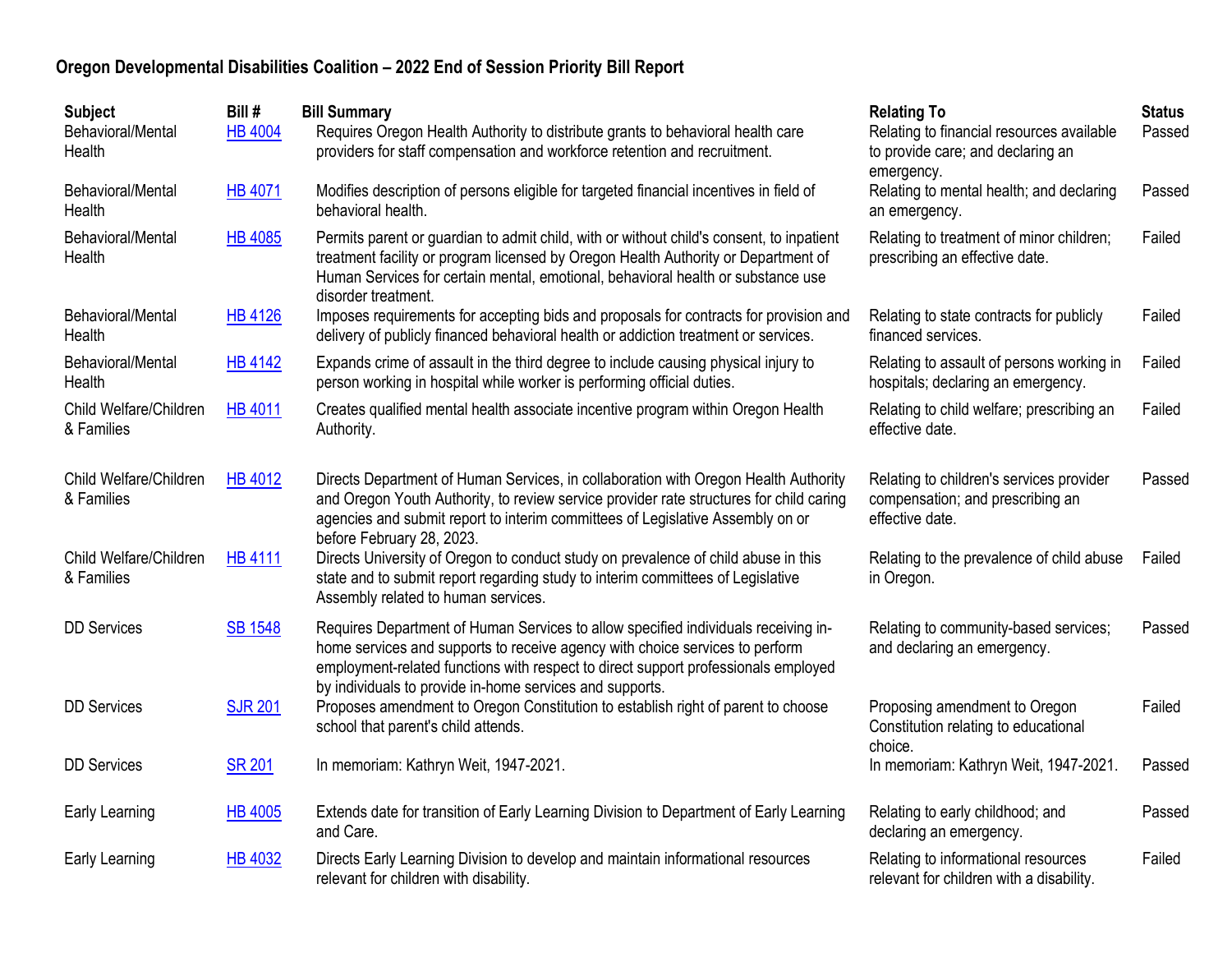| <b>Subject</b>                    | Bill #         | <b>Bill Summary</b>                                                                                                                                                                                                                                                                                                                                             | <b>Relating To</b>                                                                      | <b>Status</b> |
|-----------------------------------|----------------|-----------------------------------------------------------------------------------------------------------------------------------------------------------------------------------------------------------------------------------------------------------------------------------------------------------------------------------------------------------------|-----------------------------------------------------------------------------------------|---------------|
| Early Learning                    | <b>SB 1547</b> | Requires operators, employees and certain volunteers of preschool recorded<br>programs and school-age recorded programs to be enrolled in Central Background<br>Registry.                                                                                                                                                                                       | Relating to children; and declaring an<br>emergency.                                    | Passed        |
| Education-<br>Assessments/Testing | <b>HB 4124</b> | Requires Department of Education to conduct survey related to academic<br>assessments administered to students by school districts and to develop<br>recommendations and best practices related to assessments.                                                                                                                                                 | Relating to the collection of student data.                                             | Passed        |
| Education-<br>Assessments/Testing | <b>SB 1583</b> | Directs Department of Education to ensure that standardized summative assessments<br>are administered to minimum extent practicable.                                                                                                                                                                                                                            | Relating to summative assessments; and<br>declaring an emergency.                       | Passed        |
| Education-<br>Charter/Open Enrl   | HB 4119        | Removes requirement that student must receive approval from resident school district<br>before enrolling in virtual public charter school not sponsored by school district if<br>specified percentage of students in school district already are enrolled in virtual public<br>charter schools not sponsored by school district.                                | Relating to enrollment in virtual public<br>charter schools; declaring an<br>emergency. | Failed        |
| Education-<br>Charter/Open Enrl   | <b>SB 1552</b> | Removes requirement that student must receive approval from resident school district<br>before enrolling in virtual public charter school not sponsored by school district if<br>specified percentage of students in school district already are enrolled in virtual public<br>charter schools not sponsored by school district.                                | Relating to enrollment in virtual public<br>charter schools; declaring an<br>emergency. | Failed        |
| <b>Education-Equity</b>           | <b>HB 4013</b> | Modifies eligibility requirements for organizations that may receive grants from<br>unaccompanied homeless youth grant program.                                                                                                                                                                                                                                 | Relating to youth homelessness; and<br>prescribing an effective date.                   | Passed        |
| <b>Education-Equity</b>           | <b>HB 4031</b> | Establishes state goal that percentage of diverse employees employed by Department<br>of Education reflects percentage of diverse students in public schools.                                                                                                                                                                                                   | Relating to diversity goals in education.                                               | Passed        |
| <b>Education-Equity</b>           | <b>HB 4099</b> | Establishes Racial Equity and Justice Youth Collaborative.                                                                                                                                                                                                                                                                                                      | Relating to youth leadership; prescribing<br>an effective date.                         | Failed        |
| <b>Education-Equity</b>           | <b>SB 1539</b> | Establishes pilot program to provide funding to school districts for purposes of<br>increasing access to schools by homeless students and improving academic<br>achievement of homeless students.                                                                                                                                                               | Relating to homeless youth; declaring an<br>emergency.                                  | Failed        |
| Education-Gen<br>Ed/Other         | <b>HB 4030</b> | Prohibits Department of Education from requiring fingerprints of certain persons.                                                                                                                                                                                                                                                                               | Relating to educators; and declaring an<br>emergency.                                   | Pending       |
| Education-<br>Rights/Discrim      | <b>HB 4028</b> | Directs State Board of Education to conduct annual review of education standards in<br>state.                                                                                                                                                                                                                                                                   | Relating to student achievement;<br>prescribing an effective date.                      | Failed        |
| Education-<br>Rights/Discrim      | <b>SB 1578</b> | Directs State Board of Education to adopt by rule procedures for Department of<br>Education to investigate and resolve allegations of violations of state or federal law<br>that may result in physical harm, denial of instructional days or risk of significant harm<br>or substantial interference with student's ability to safely access public education. | Relating to violations of education law;<br>declaring an emergency.                     | Failed        |
| Employment                        | <b>HB 4104</b> | Establishes Prosperity 10,000 Program to provide career coaching, occupational<br>training and job placement services for at least 10,000 low-income job seekers most<br>impacted by COVID-19 pandemic.                                                                                                                                                         | Relating to workforce development;<br>declaring an emergency.                           | Failed        |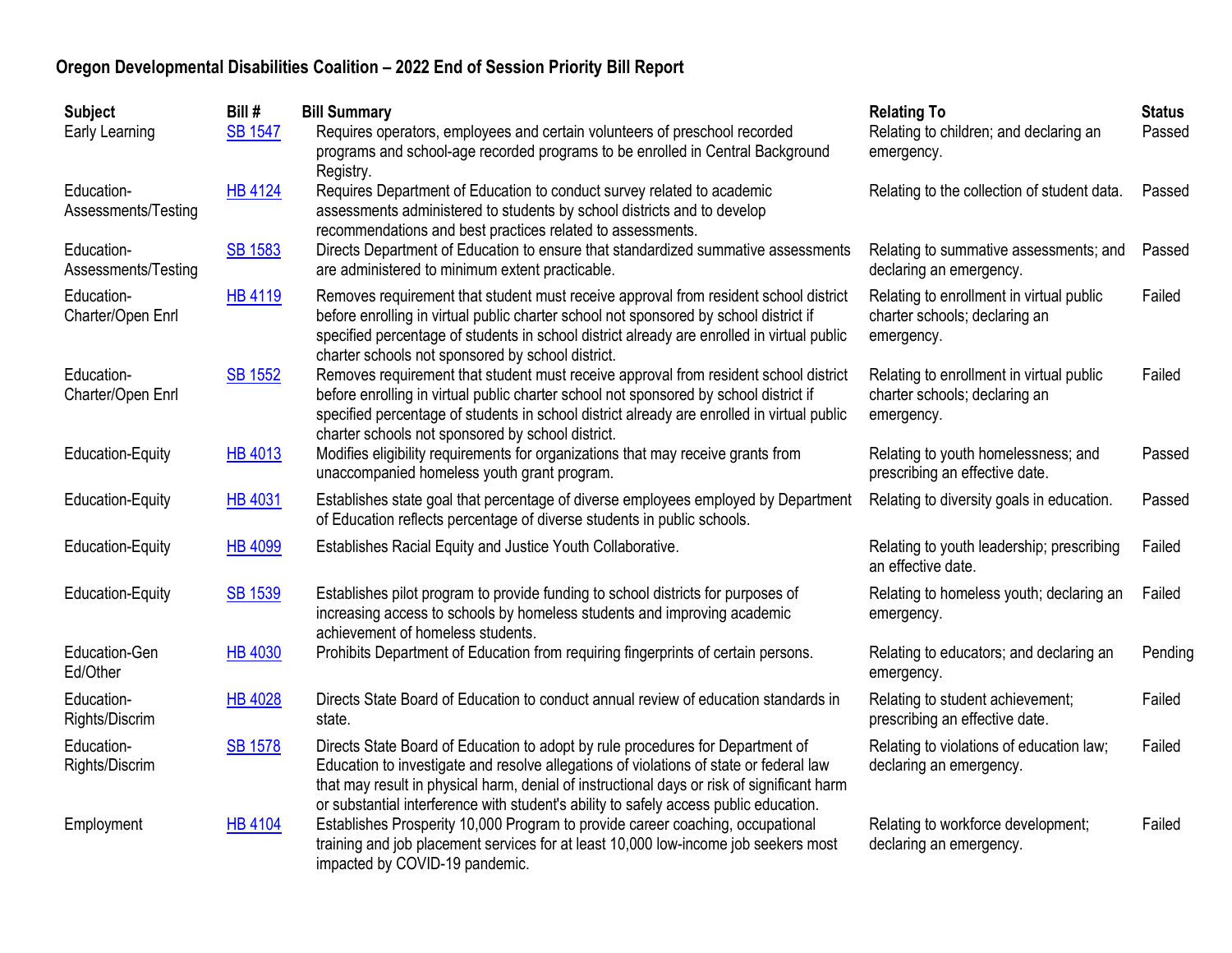| <b>Subject</b><br>Health Care - Ins | Bill #<br><b>HB 4109</b> | <b>Bill Summary</b><br>Directs Newborn Bloodspot Screening Advisory Board to evaluate and make<br>recommendations on adding diseases to Oregon newborn bloodspot screening panel<br>under specific circumstances.                                                                                                                                | <b>Relating To</b><br>Relating to newborn bloodspot<br>screening.                                                      | <b>Status</b><br>Failed |
|-------------------------------------|--------------------------|--------------------------------------------------------------------------------------------------------------------------------------------------------------------------------------------------------------------------------------------------------------------------------------------------------------------------------------------------|------------------------------------------------------------------------------------------------------------------------|-------------------------|
| Health Care - Other                 | <b>HB 4034</b>           | Allows pharmacy intern to transfer drug containing pseudoephedrine or ephedrine to<br>person 18 years of age or older without prescription.                                                                                                                                                                                                      | Relating to health care; and declaring an<br>emergency.                                                                | Passed                  |
| Health Care - Other                 | HB 4035                  | Requires Oregon Health Authority, in collaboration with Department of Human<br>Services and Department of Consumer and Business Services, to develop and<br>implement process for conducting medical assistance program redeterminations,<br>when federal public health emergency ends, consistent with stated goals of Legislative<br>Assembly. | Relating to health care; and declaring an<br>emergency.                                                                | Passed                  |
| Health Care - Other                 | <b>HB 4039</b>           | Modifies financial requirements for coordinated care organization expenditures on<br>social determinants of health and health equity.                                                                                                                                                                                                            | Relating to coordinated care<br>organizations; declaring an emergency.                                                 | Failed                  |
| Health Care - Rights                | <b>SB 1535</b>           | Directs Housing and Community Services Department to study issues relating to<br>housing and to report to appropriate committee or interim committee of Legislative<br>Assembly on or before September 15, 2023.                                                                                                                                 | Relating to housing.                                                                                                   | Failed                  |
| Health Care - Rights                | <b>SB 1554</b>           | Directs Oregon Health Authority to study public health system response to COVID-19<br>pandemic.                                                                                                                                                                                                                                                  | Relating to public health preparedness;<br>and declaring an emergency.                                                 | Passed                  |
| Housing                             | <b>HB 4043</b>           | Creates credit against income taxes for purchasing publicly supported housing to<br>retain as affordable housing.                                                                                                                                                                                                                                | Relating to tax credits for the<br>preservation of publicly supported<br>housing; prescribing an effective date.       | Failed                  |
| Housing                             | <b>HB 4051</b>           | Extends sunset of Task Force on Homelessness and Racial Disparities until January<br>2, 2026.                                                                                                                                                                                                                                                    | Relating to housing; and prescribing an<br>effective date.                                                             | Passed                  |
| Housing                             | <b>HB 4058</b>           | Directs Oregon Health Authority to create program to acquire and distribute air<br>conditioners and air filters on emergency basis to individuals eligible for medical<br>assistance.                                                                                                                                                            | Relating to heat relief; declaring an<br>emergency.                                                                    | Failed                  |
| Housing                             | <b>HB 4125</b>           | Amends requirements for residential landlords accepting applicant screening charge.                                                                                                                                                                                                                                                              | Relating to applicant screening for<br>residential tenants.                                                            | Failed                  |
| Housing                             | <b>HB 4137</b>           | Allows landlord and tenant to agree to assessment of charge in lieu of security<br>deposit.                                                                                                                                                                                                                                                      | Relating to charge in lieu of security<br>deposit; declaring an emergency.                                             | Failed                  |
| Housing                             | <b>SB 1536</b>           | Limits restrictions on portable cooling devices in residences by landlords,<br>homeowners associations, condominium associations and local governments.                                                                                                                                                                                          | Relating to indoor temperature control;<br>and declaring an emergency.                                                 | Passed                  |
| Legislative Process                 | <b>HB 4107</b>           | Directs Legislative Policy and Research Director to develop pilot racial and ethnic<br>impact statement template containing specified items.                                                                                                                                                                                                     | Relating to impact statements; declaring<br>an emergency.                                                              | Failed                  |
| <b>Other Services</b>               | <b>HB 4079</b>           | Establishes Oregon Freedom Pilot Program in Department of Human Services to<br>provide monthly stipends to low-income families.                                                                                                                                                                                                                  | Relating to programs to aid low-income<br>adults; prescribing an effective date;<br>providing for revenue raising that | Failed                  |